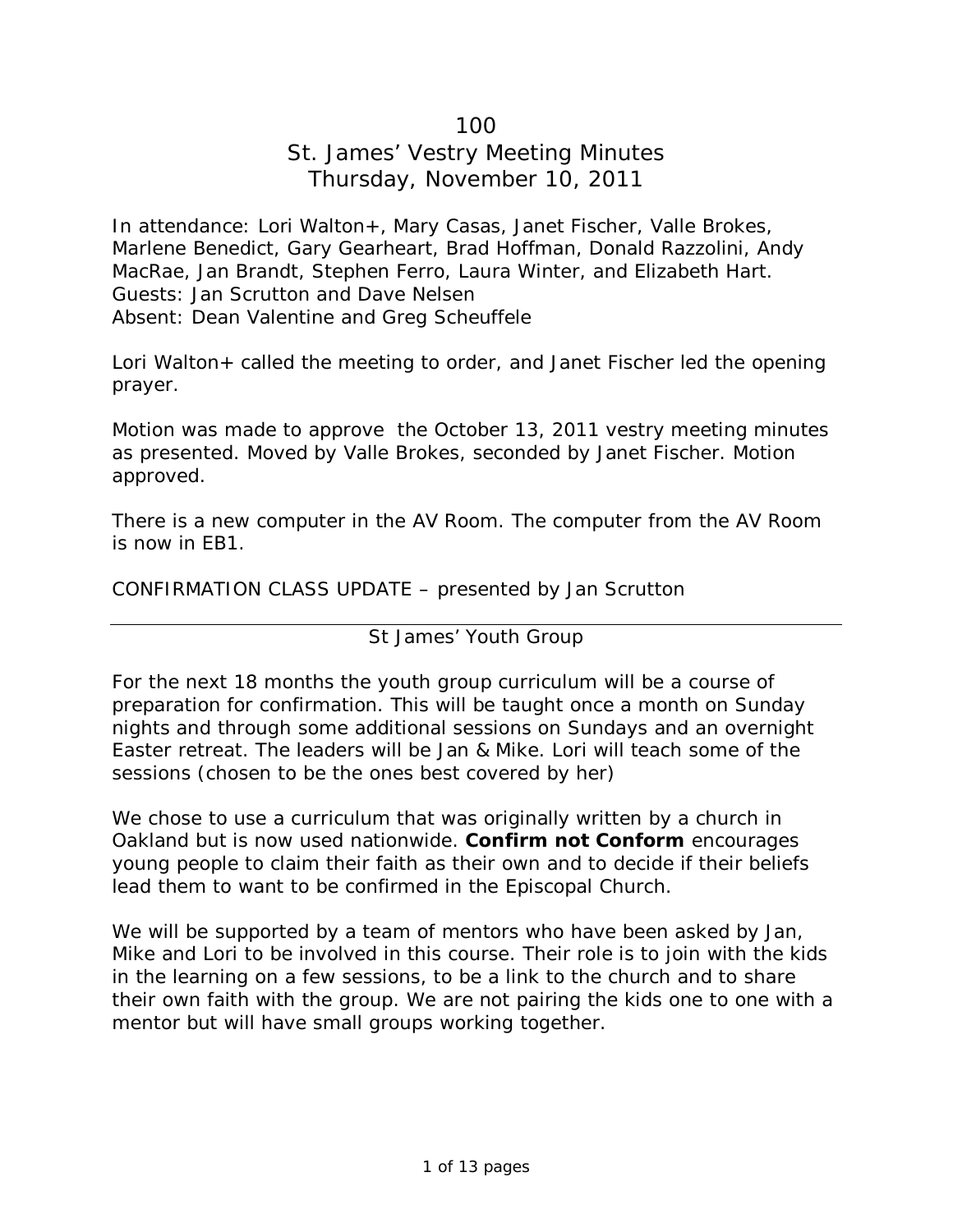Those young people in  $8<sup>th</sup>$  grade or above who decide to be confirmed will have the opportunity in November 2012 . After this we will celebrate at St James with an iConfirm service lead by the students and their mentors.

Part of the course involves a service component that we hope the group will bring to the Vestry next year.

At our parent/student lunch we had 10 students and their families and our first meeting saw a (slightly different) group of 10 gathering together.

The youth blog is a good way to stay in touch with what we are doing.

\*\*\*\*\*\*\*\*\*\*

- Jan thanked the vestry for their support for the youth group.
- The members of the youth team are Jan and Mike Scrutton, and Lori, with help from others like Laura Winter and Jill Buono.
- There is a service component that is based around the millennium goals.
- This is still a group of youth, not a "youth group" the young people are spread out in age, attend different schools, and have different experiences. They are different from a youth group that has grown up together. These young people do not have the same kind of connections.
- Lori thanked Jan and Mike for their commitment, intentionality, and integrity for doing this project.

ENDOWMENT UPDATE – presented by Dave Nelsen

Endowment Address to Vestry, Nov 10, 2011

I wanted to speak with you personally about a decision the endowment board made during our last meeting on Oct 18. We unanimously approved a motion to move the endowment funds to different investments under the management of the Episcopal Church Foundation (also referred to as ECF).

We have done a lot of research this year to better understand how we have managed, invested and tracked the endowment funds. We have looked at different ways to invest the funds which might offer greater security and improved performance.

Over the years the "Boards" have invested in a growing number of funds as the value of the endowment has grown. We are currently invested in two mutual funds with T.RowePrice, one mutual fund with Charles Schwab and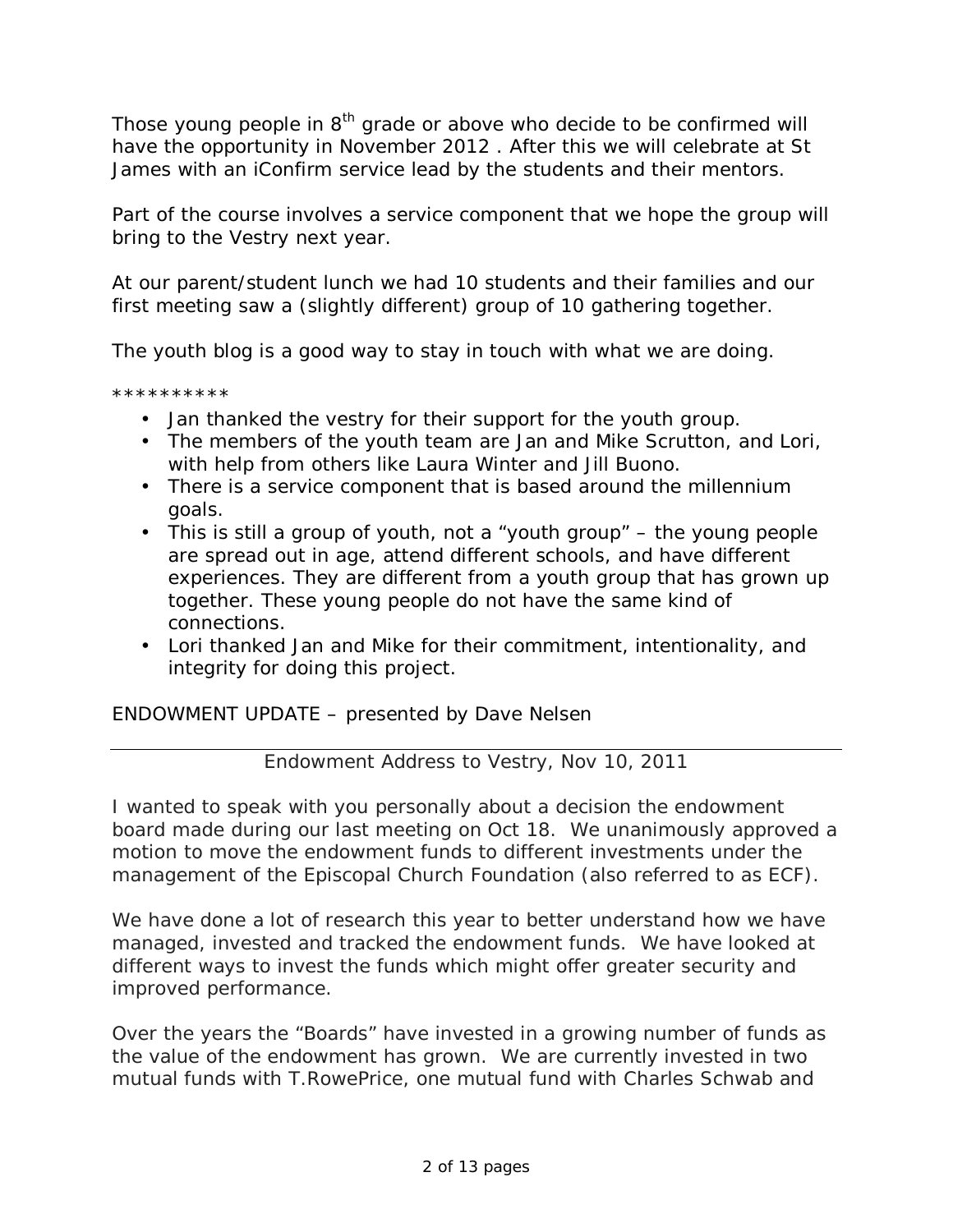two bond funds with Charles Schwab. The Sept 30th value of the endowment fund was nearly \$90 k.

Although the interest of the members of the board is in the right place, none of us has the experience, expertise or time which we feel is needed to manage the funds effectively.

We have talked with Richard Schaper, who heads the office of planned giving at our diocese. His team manages \$17 M of endowment funds. Although we could bundle our endowment funds with theirs, we would be subject to the rules and conditions which exist with their current system. We have not received an adequate response to our queries and are generally not comfortable dealing with this team.

When we approached the ECF (at the suggestion of Richard Schaper) for information regarding their organization, they were very responsive with a high degree of professionalism. The ECF is a non-profit org, lay-lead and lay-staffed. Its mission is to help Episcopal Churches and organizations with their financial goals and development needs. They are the official resource for all Episcopal dioceses in the U.S. for planned giving and endowment development.

The ECF manages funds for 145 churches with over \$100 M currently under management. Their investment partner is State Street Global Advisors which has \$2.8 T under management.

All the funds we are currently invested with have fees - many are hidden. Although I cannot state all of them accurately, some are 1.5%. Fees for working with ECF / St. Street will range between .95 and 1.21%. (\$855 and \$1089 based on a balance of \$90,000).

Some of the significant differences we will see when using ECF and St. Street Global are:

- 1. Lower fees paid.
- 2. Well diversified portfolio (1 of 3 investment groups or combination to meet our desired investment ratio).
- 3. Re-balancing of our funds on a regular basis to match our investment ratio.
- 4. Timely reporting on condition of our investments.
- 5. Expert advice from ECF and St. Street Global Advisors.
- 6. Socially responsible investment practices with no-buy and do-buy policies.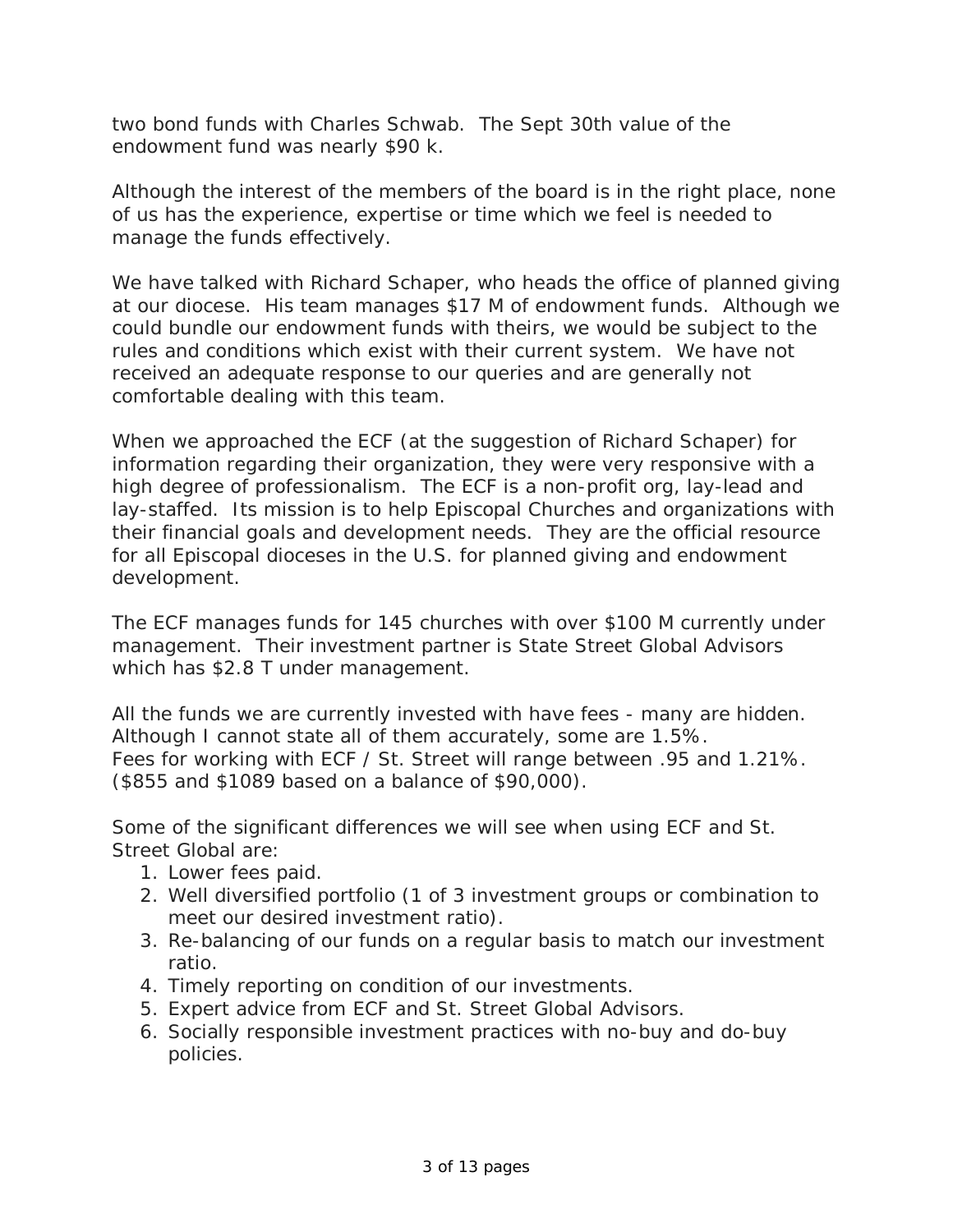Personally, I am very excited about this change. I feel it's a growth step for our endowment fund which will benefit from a team of professional advisors. I believe the growth potential of our investments will be greater by partnering with ECF than partnering with our diocese or continuing to manage the funds ourselves.

I ask for your blessing and approval for this motion which the endowment board has approved.

\*\*\*\*\*\*\*\*\*\*

- The endowment funds (general, Little Church, and Memorial Garden) are currently pooled but could be split into 3 endowment accounts, ratio to be determined.
- The distribution policy needs to be redone. Dave Nelsen will come back at a later date with clarification.
- The endowment board has the vestry's blessing to go forward with this change.
- We will finish this year with the current account structure. The funds will be moved to the new account in January. The other 2 accounts will be closed entirely.

Financial Reports

- The financial reports presented tonight are preliminary
- Operating cash is up pledges are only 4.5% behind
- The housing fund and Schader fund are earning a small amount of interest on CDs
- Expenses are 9.8% behind what was budgeted
- Building donations are 12% behind, but are starting to catch up
- Our new music director is being paid less than our previous director. The music at Christmas will be more expensive – 2 musicians and 2 alto singers, for a cost of \$450 vs. \$150 last year – but this will be balanced out by the director's lower salary.
- The special interest funds have been corrected \$3000 in Memorial Donations that should have been in the Memorial Garden have been moved to the correct fund.

Calendar Updates

- November  $19^{th}$  work party; private event in parish hall and kitchen
- December  $4^{\text{th}}$ , 5-7 pm Las Posadas
- December  $10^{th}$  George Vlastelica's reception

Cluster Budget Updates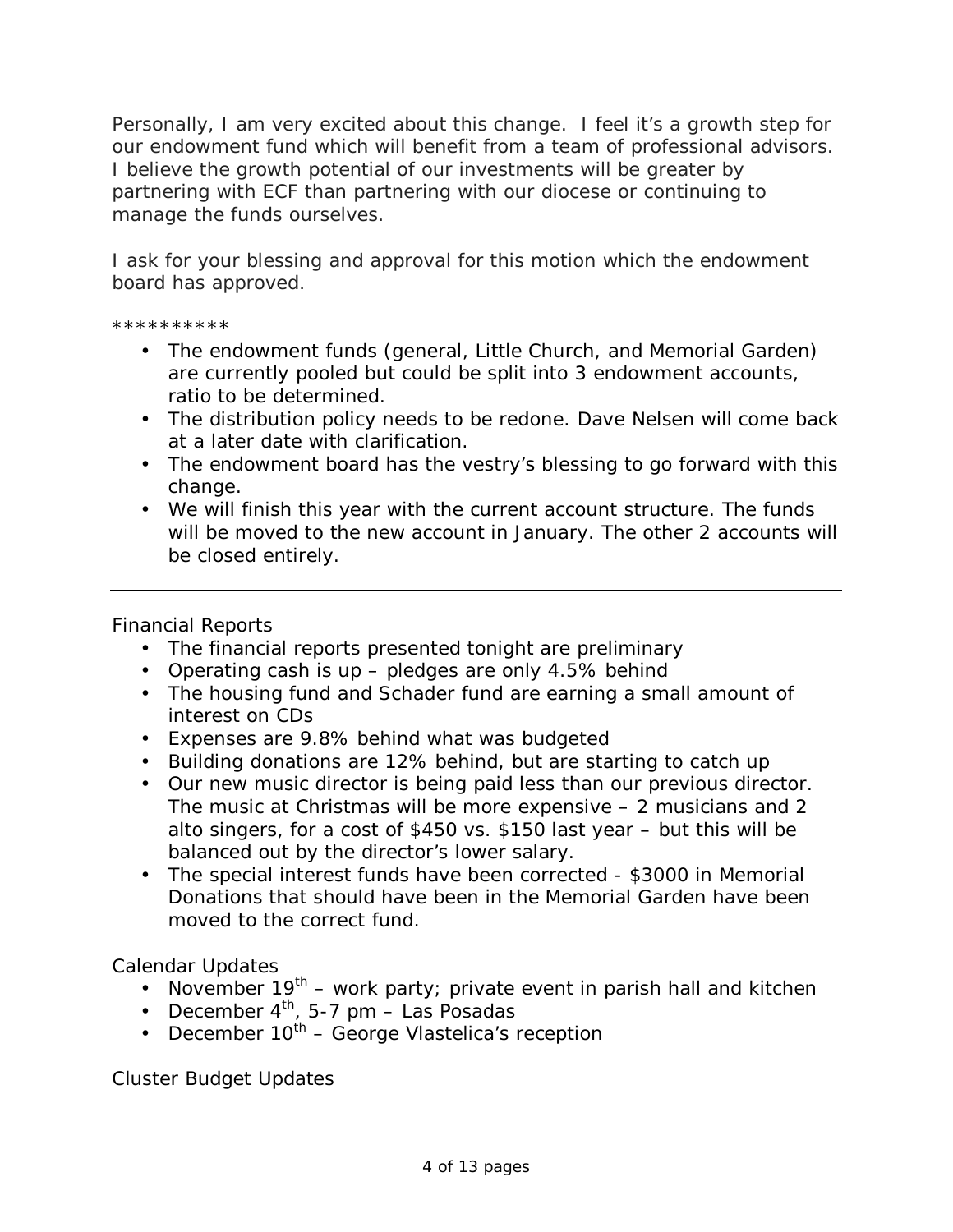- Jan Brandt will need to start working with each cluster for the budget process.
- Need to get budget numbers to Jan before the next vestry meeting, no later than December 1<sup>st</sup>.
- Jan will send out what has been spent under your cluster. The 2011 budget is available on the website

"Thank You" Reception for George Vlastelica

- Invitations have been mailed out
- George listed eight people he would like invited
- The mayors of the tri-city area, and Bishop Marc and his wife have been invited.

Matson Container Update

- Gregg Feeney has gotten approval on the container, but we do not have a firm date yet
- He has worked with others to prepare the site. The ground has been leveled and gravel will be brought in this weekend.
- Once the container is placed it is set and cannot be moved.
- Planning to build a wood frame after the container is set to contain the aravel
- The cost to move the container is \$250. Gregg made a request to a transportation company, and that company is making a donation of \$250 cash to cover the cost
- At some point the container will be painted the same color as the other buildings

CLUSTER REPORTS

Congregational Care and Social Ministries Cluster Report for November 2011

Gary is still in process of working with Abode Services to get us included in the tri-city resource pamphlet as a source for food.

As part of the Congregational Care cluster we are reworking the recyclable program at St. James' to include recycling of Batteries, Fluorescent bulbs (including CFL's) and Printer cartridges. We have recently found a new company that will pay us for sending in inkjet (and some laser) cartridges with Printer heads and they will accept and recycle the printer cartridges that do not have printer heads. The batteries and Fluorescent bulbs are taken to our local waste company, Allied Waste and disposed of properly. This is helping us to be good stewards of our environment.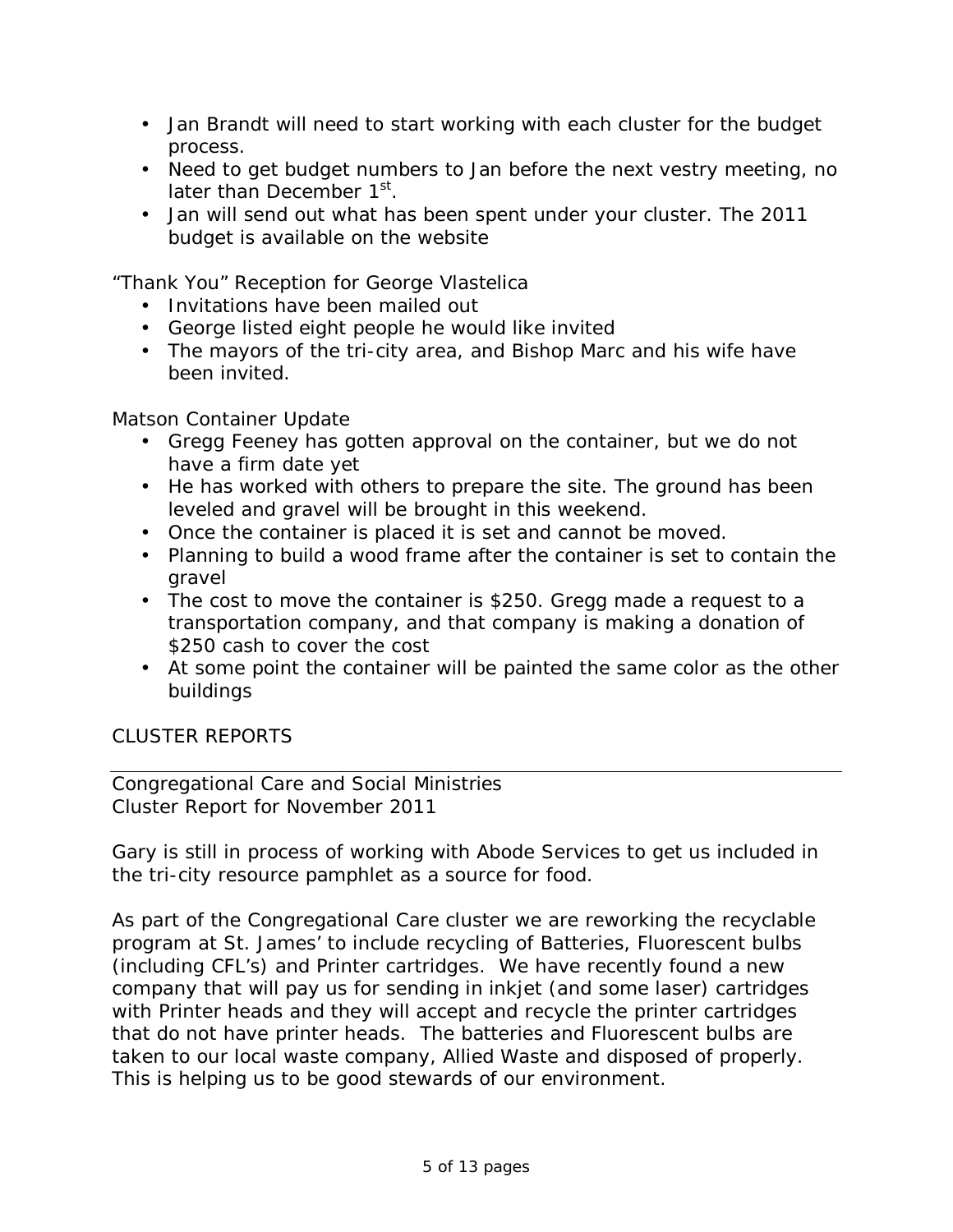As the facility report noted we will be seeing the container for our HW program in the next couple of weeks.

Respectively Gary Gearheart & Brad Hoffman

\*\*\*\*\*\*\*\*\*\*

- Have made contact with Abode, who promised to put the word out that St. James' is a resource for emergency food bags
- How do we store light bulbs in a safe manner before recycling? We already have secure containers for batteries and cartridges
- November  $30^{th}$  meeting with Eucharistic visitors. Will look at members who are home-bound who might benefit from regular visits

**Facilities – November 2011** 

The Memorial Garden tree trimming was completed on October 11. The trees overhanging the Little Church were cut back enough that the branches no longer touch the roof.

The electric work in the Little Church was begun, with a new circuit breaker installed to replace the faulty one. We still have some work to do, but the power has not shut off unexpectedly since then.

The October work party was held on the  $15<sup>th</sup>$  and there were approximately fifteen hard workers – thank you to all! We did some of the always needed trimming and mowing, plus the unused sprinkler controllers in the courtyard lawn were removed to eliminate a possible tripping hazard. The pianos in the two churches were swapped over as requested by our music director, making them more usable on Sunday mornings.

Gregg Feeney and assistants leveled the ground behind the dumpster in preparation for the delivery of the Matson container. A gravel bed will be placed before the container arrives.

I adjusted the thermostats to reflect standard time. Since the weather has turned much colder recently, if you notice a space is too hot or cold for a regularly scheduled service or meeting please let me know. Many clocks were changed on Sunday, and Art corrected any that were missed.

Respectfully submitted, Laura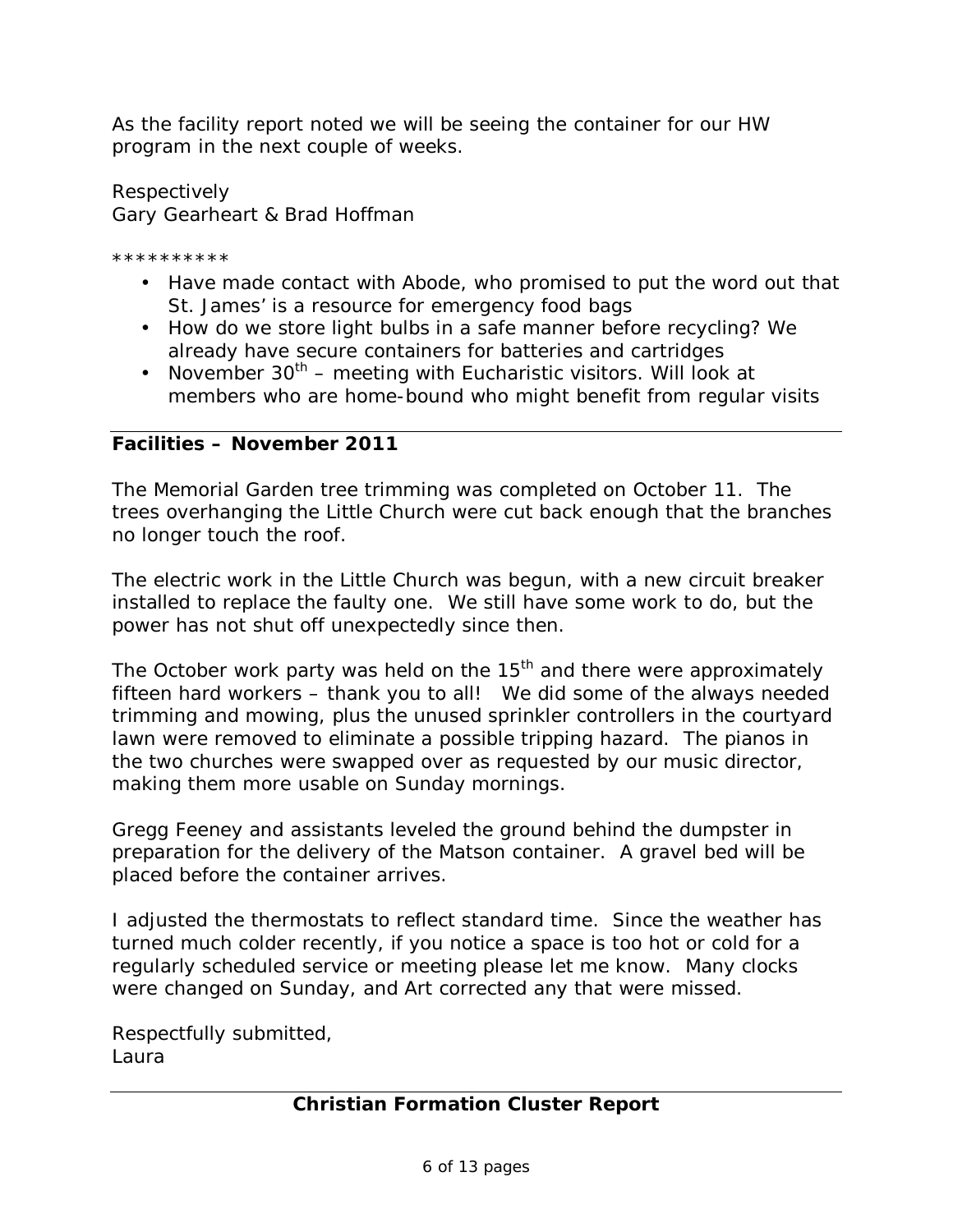# **November, 2011**

# **Nursery**

The "leftovers" from the nursery renovation have been removed and discarded:

- An old changing table mattress
- old toys
- other toys not appropriate for nursery taken to Social Services

There is an unused baby changing table that we're trying to find a good home for.

# **Youth Group**

No updates.

# **Adult Faith Formation**

Upcoming Faith Formation classes/events:

- Nov. 13: Endowment Board event on Hospice care
- Nov 20: Advent Wreaths with Linda Nelsen
- Nov 27, Dec 4 & Dec 11: The Greatest Prayer, with Janet Fischer
- Dec 4: Las Posadas
- Dec. 18, Dec. 25, Jan. 1: no class

Faith Formation is working on new classes for the spring.

#### **Respectfully submitted,**

**Marlene Benedict, Stephen Ferro, Janet Fischer** 

\*\*\*\*\*\*\*\*\*

• Lori and Janet Fischer have been working on life even brochures – baptisms, weddings and unions, funerals and memorial services

# **Cluster Report Parish Life – Nov. 2011**  Submitted by Donald Razzolini, Dean Valentine

### **Goals for future events**

### A. **On-going**

- **a. Continue support in the following areas…** 
	- **Kitchen**
	- **Congregational Outreach**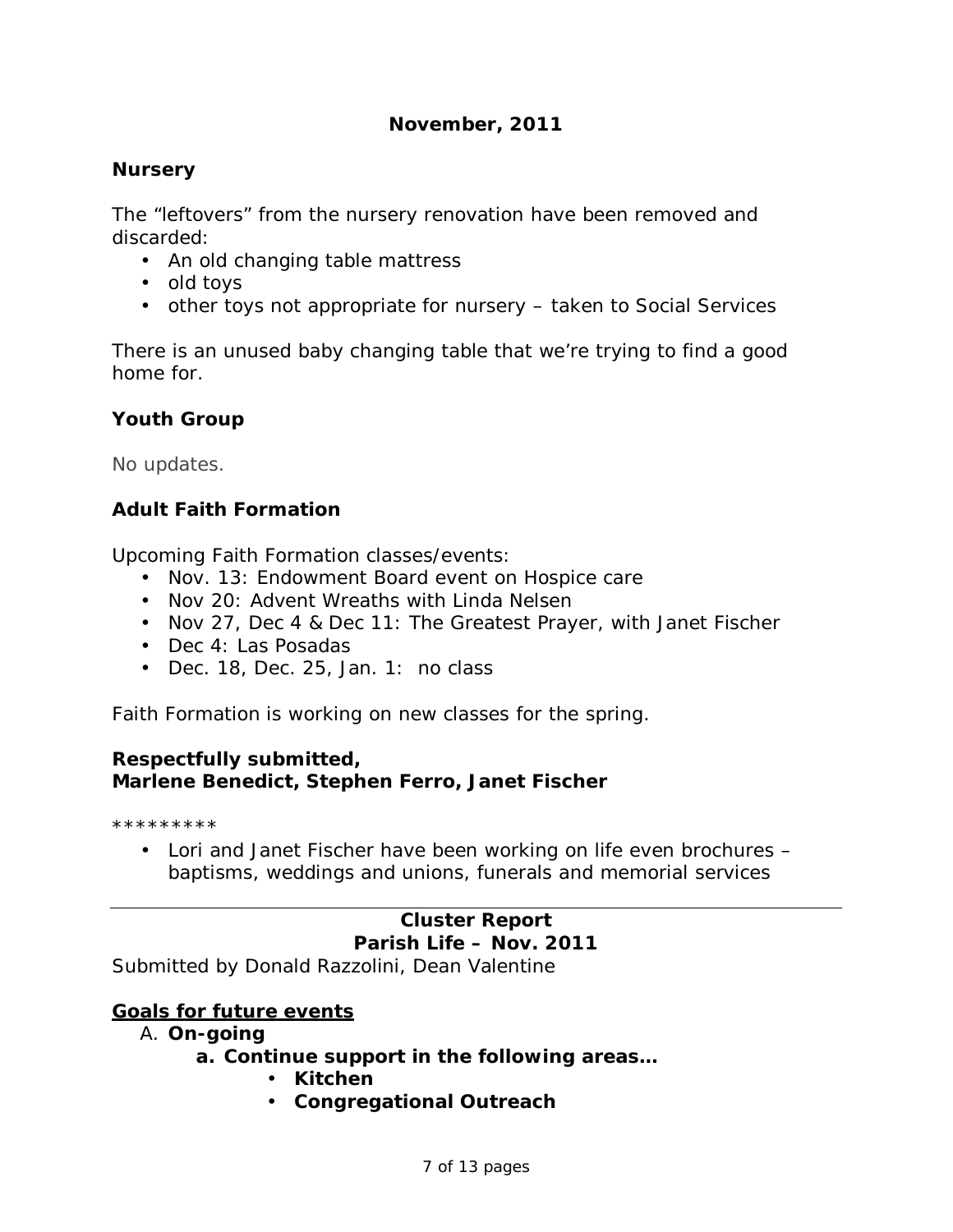- **Congregational Activities…** 
	- **1. Receptions & Memorials**
	- **2. Special Events lead by outside sources**
- B. **Game Night Social**
- C. **Casino Night - Possible community outreach event**
- D. **Mardi Gras Party**
- E. **Halloween Costume Party (Family Fun Event) – Possible local community outreach event**
- F. **Treasures from the Attic Sale & Art Show**

### **Current Projects – Update**

- Since there have been no large community events scheduled other than the normal venues…The PL cluster has been on a brief Hiatus since the St. James' Feast Day event in July to regroup for the Thanksgiving/Christmas season
	- a. By request…An old fashion Christmas Caroling event is in the works for possibly the week of or before the Christmas holiday
	- b. Date(s) and time TBA
	- c. Cluster are in process of recruiting to see if anyone is interested in co-chairing this event
- Welcome Committee
	- a. As a member of the committee Donald attended the most recent Newcomer Lunch
	- b. Newcomer Welcome Lunch Nov. 6, 2011 @ 12:30pm
		- a. Very successful combination of mingling and socialization – Thank you to all
			- 2-tables for eating (8 settings each) Guests were instructed to sit in groups of 4newcomers vs 4old-timers per table in order to enhance the "getting to know you" process
			- In addition Old-timers switched tables for dessert to offer another "getting to know you" opportunity
			- Good time had by all
		- b. Hosted by the Pearson's with help from Jan's daughter – A very special Thank you for opening your home
		- c. Breakfast Quiche, Sausage breakfast style Croissant Sandwiches, assorted Fruit & Veggie platters, Hot Apple cider, decaf/regular coffee, and Mixed Berry Trifle were contributed by the hosts and congregation "old-timers" and served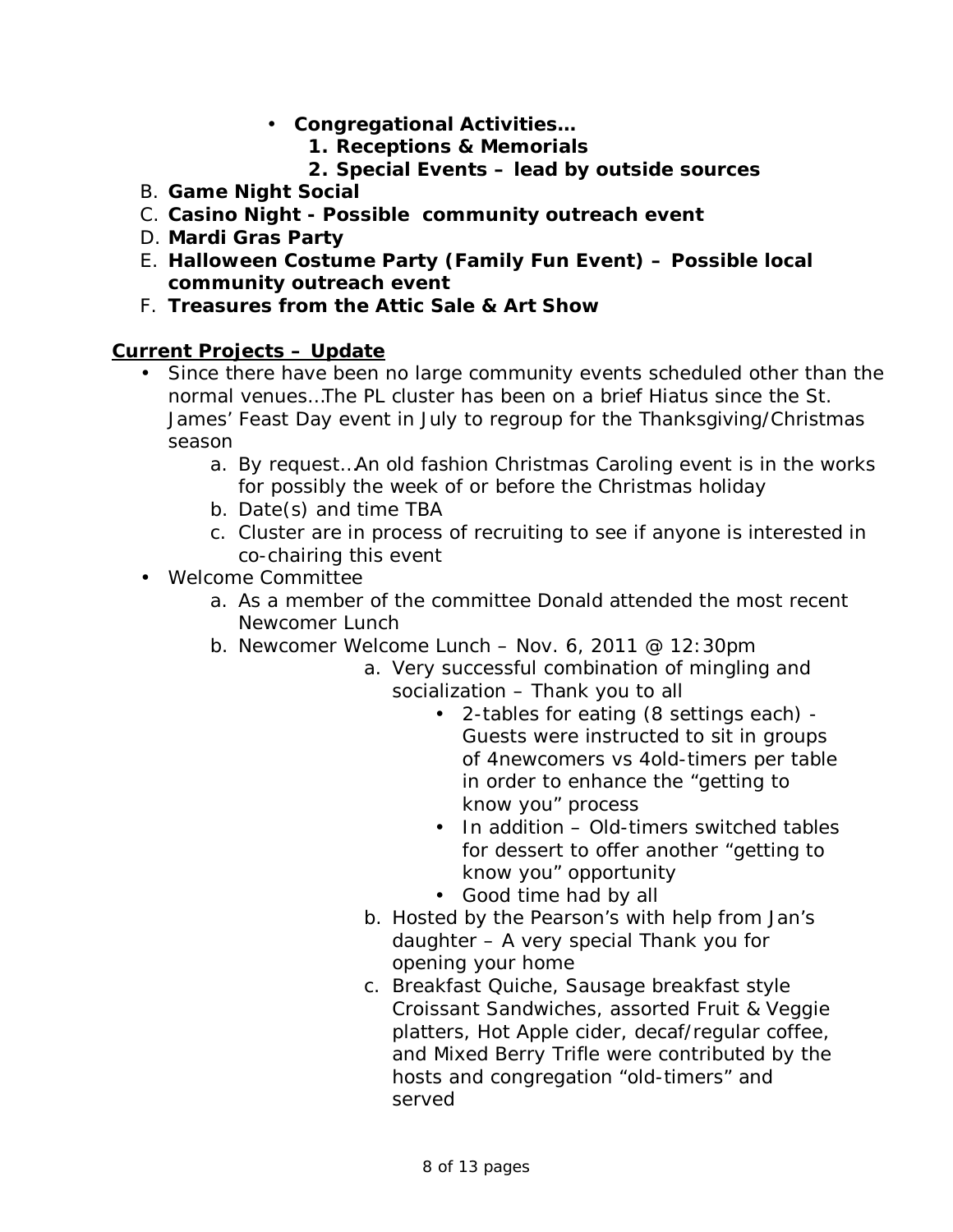d. Newcomer packets and Plants were given as guests left

# **Upcoming Events**

- Stewardship Dinner Nov. 6, 2011
- Thanksgiving
- Budget Planning 2012
- New Career Opportunity for D. Razzolini Nov. 28, 2011

**Communications and Evangelism Monthly Vestry Report November 2011**

1. We asked the Sign Shop to update our two Christmas services Banners to reflect the order of worship for Christmas Eve and Christmas Day. We are using the same banners but are using vinyl letter overlays to show the updated service times. The Banners were completed Nov. 7th and will be hung up in the Sign Frame in very late November or early December.

2. Met with Ella Felix, Advertising Sales Associate for East Bay Region of Patch.com to learn about advertising in hyperlocal internet news sources.

A bit of background: Patch sources are aimed at towns between 10,00- 81,000 population. They are owned across the country by AOL-Huffington Post. In our immediate neighborhood there are Newark.patch.com and Union City, San Leandro and San Lorenzo Patches.

As an example, this is what Ella recommended for us:

Paid Listing for Newark and Union City Patch  $= $33$ /mo for 12 months Cost: \$396 each

Home Page Slot 2 for each  $=$  \$115/mo (use in the months to promote events such as Christmas and Easter) (Slot 2 BTF means (in old "journalism speak") ¼ of an ad "below the fold" – you can guess: that means it's not at the top.

Cost \$230

If this were a Fremont Patch, the paid listing might be a good bargain as it allows us to edit, add pictures, videos, change events, and do some self promotion, etc.

We have demographic figures for Patch.com.

*The Bay Area News Group* owns the local Fremont Internet sites *InsideBayArea.com* and *MercuryNews.com* – "Inside" covers the *Daily Review* and *Argus* readers; "Mercury News" entire East/South Bay. *The Bay Area News Group* has just reorganized itself and so far phone calls have gone unanswered. Connie Rux has helped us with a name and telephone number which we will pursue. Connie says Calendar listings will be self-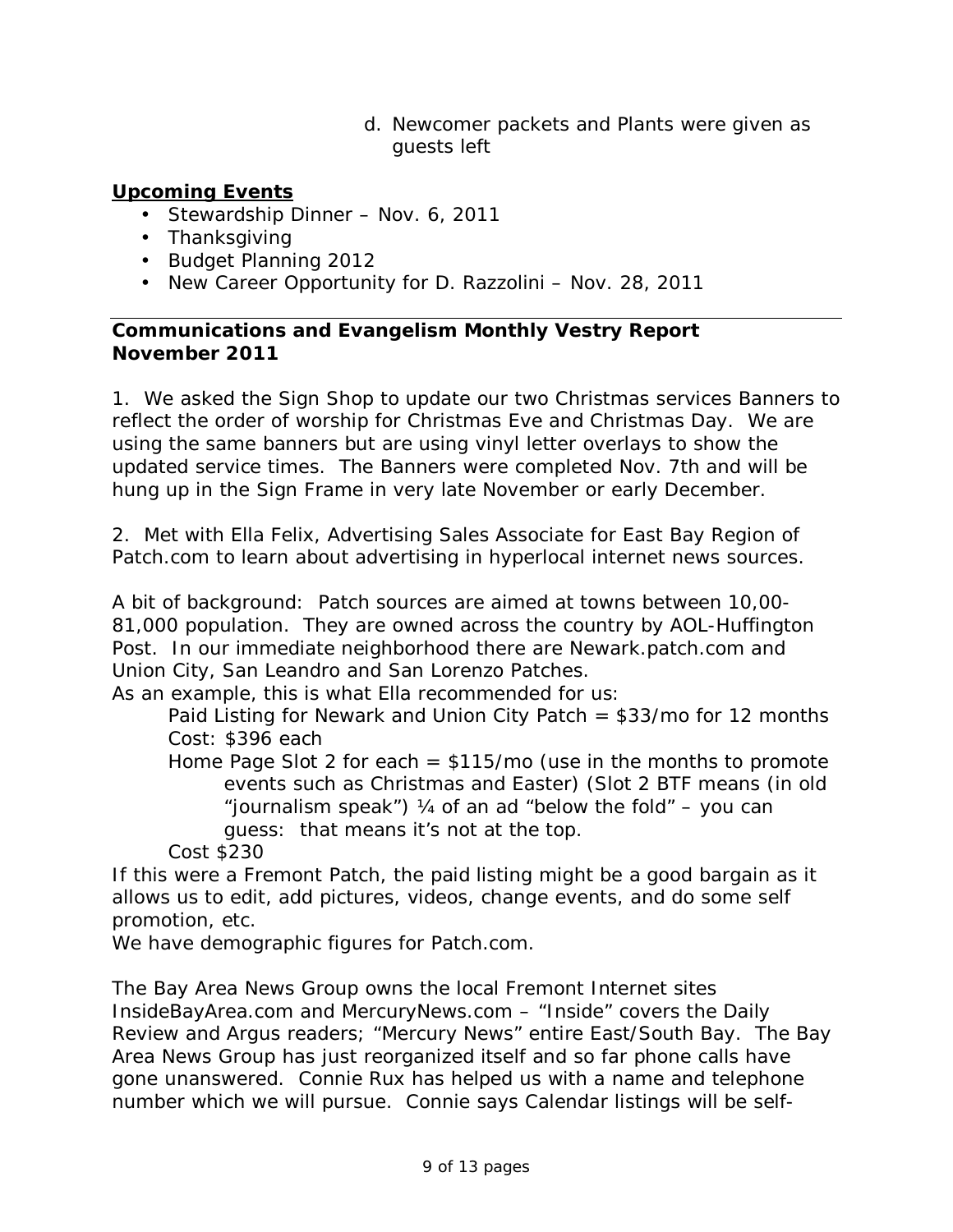entered. We do not know if they are free. In the past, the daily print-based *Argus* has given us a small free listing on their weekly religion page. According to their website, the daily advertising rate for a one-time ad in the *Argus* is \$39 per column inch; Sunday is \$46. We have demographic figures for BANG.

There are two free print-based weekly newspapers in the area which are widely read: Fremont *Bulletin* (published by *Bay Area News Group*) and *Tri-City Voice* (published Tuesday and Friday by Sharon and William Marshak)*.* Fremont *Bulletin* ads are listed at \$9 per column inch – when I asked, a 2x2 one-time ad would cost \$46.80. *Tri-City Voice* ads are \$10.50 per column inch (that includes a discount for religious institution.) Both have free Calendar Events available for listing. The Fremont *Bulletin* claims 7,000 readers weekly.

All of these institutions say they welcome "news" articles. However, publication in all of them is at the discretion of their editors.

Faithfully Submitted, Greg Scheuffele Valle Brokes November 8, 2011

\*\*\*\*\*\*\*\*

• Looking at advertising for Christmas

Lead Team Report November 10, 2011

The Wardens have formed a Clergy Housing Committee. This committee will look at possible ways of securing a residence for the Rector of St. James'.

There are two possible new facility users. Agreements have been sent, awaiting the return of documents.

- □ Youth Champion Art Class, Tuesday afternoon, PH
- $\Box$  Learning Spanish youth and adults, Saturday morning, EB1

We have begun to alleviate some of the burden on our treasurer. Mary is being trained to do the payables. Being aware of a good practice regarding the printing and signing of checks, the Sr. Warden will become the second signature to any check over \$500.00 and the Rector will be the primary signature.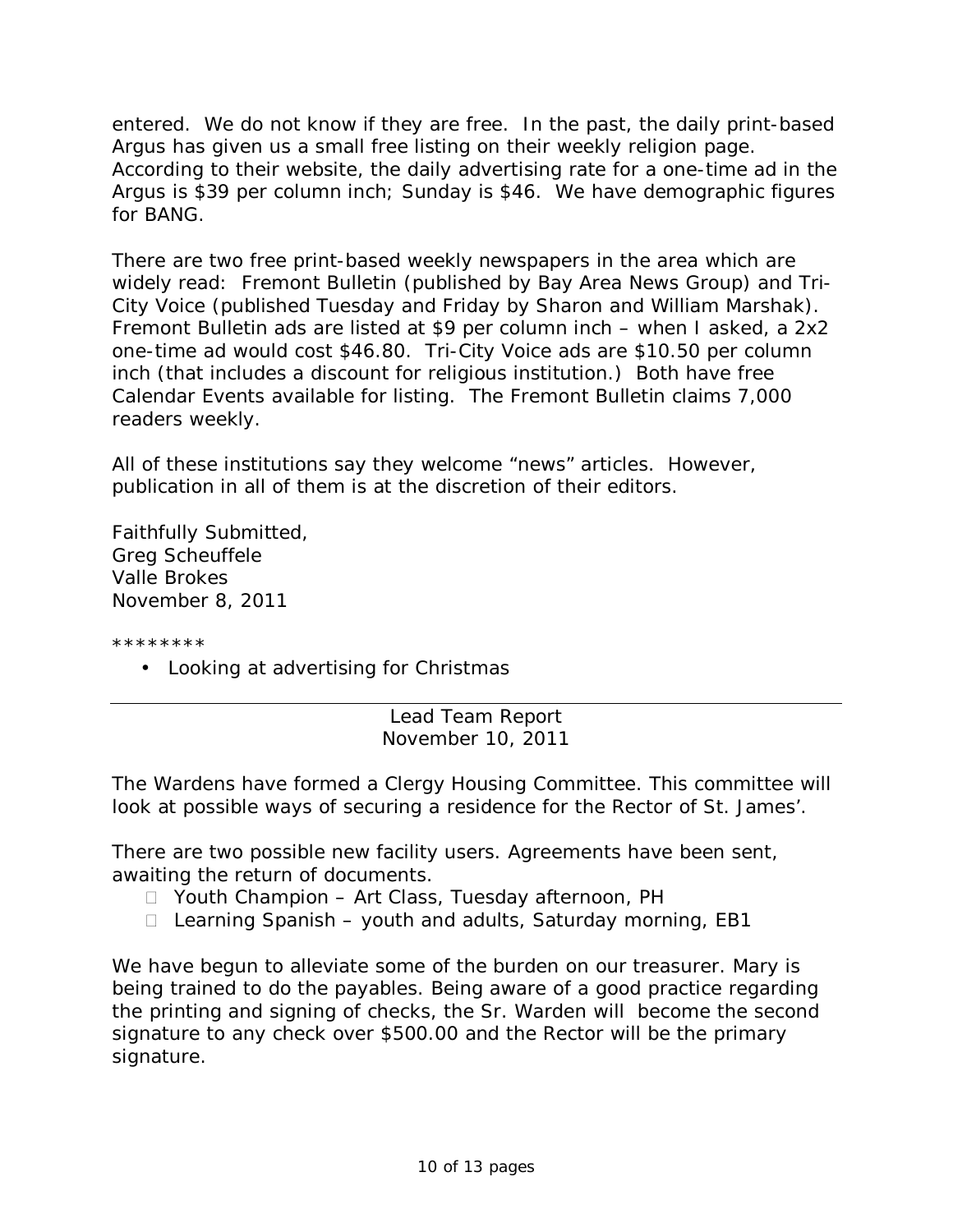The Reception to honor the good work George Vlastelica has done in our community for the past  $47+$  years is scheduled on Saturday December  $10^{th}$ 2-4pm. It would be nice to have the entire Vestry present to show our appreciation to George.

Submitted by, Mary and Andy

\*\*\*\*\*\*\*\*\*\*

- Did receive the facilities agreement from Youth Champion. First meeting is January  $17<sup>th</sup>$  from 5-8 pm in Parish Hall.
- Signed green sheets should go in the treasurer's box

Rector's Report Vestry Meeting, November 10, 2011

### **Worship**

Completed planning Advent and Christmas and have begun working on all of the bulletins for Lessons & Carols, Advent Season, and the Christmas Eve Services.

Working out the details of this year's Christmas Pageant for Children, which will still be low-key without having line memorization, but will incorporate the building of the crèche using our crèche figures.

Planning on the Greening of the Church for Sunday, December 18 following the 10:30 service.

Crafted and mailed Advent/Christmas letter to the congregation.

Worked with Bill Mosier to plan for the Thanksgiving Morning Prayer Service.

Working with a group of four parishioners to preach a sermon on November 13 that will focus on gratitude and St. James'.

Celebrated at one funeral in the Little Church for Kevin Valente, Sylvia Wessel's son.

Prepared and baptized Olivia Nabukeera and Isaac Kazibwe.

### **Pastoral Care**

Visited Jim McConnell before and after his surgery in Oakland; made a pastoral visit to his home as well. Met with two parishioners regarding spiritual issues.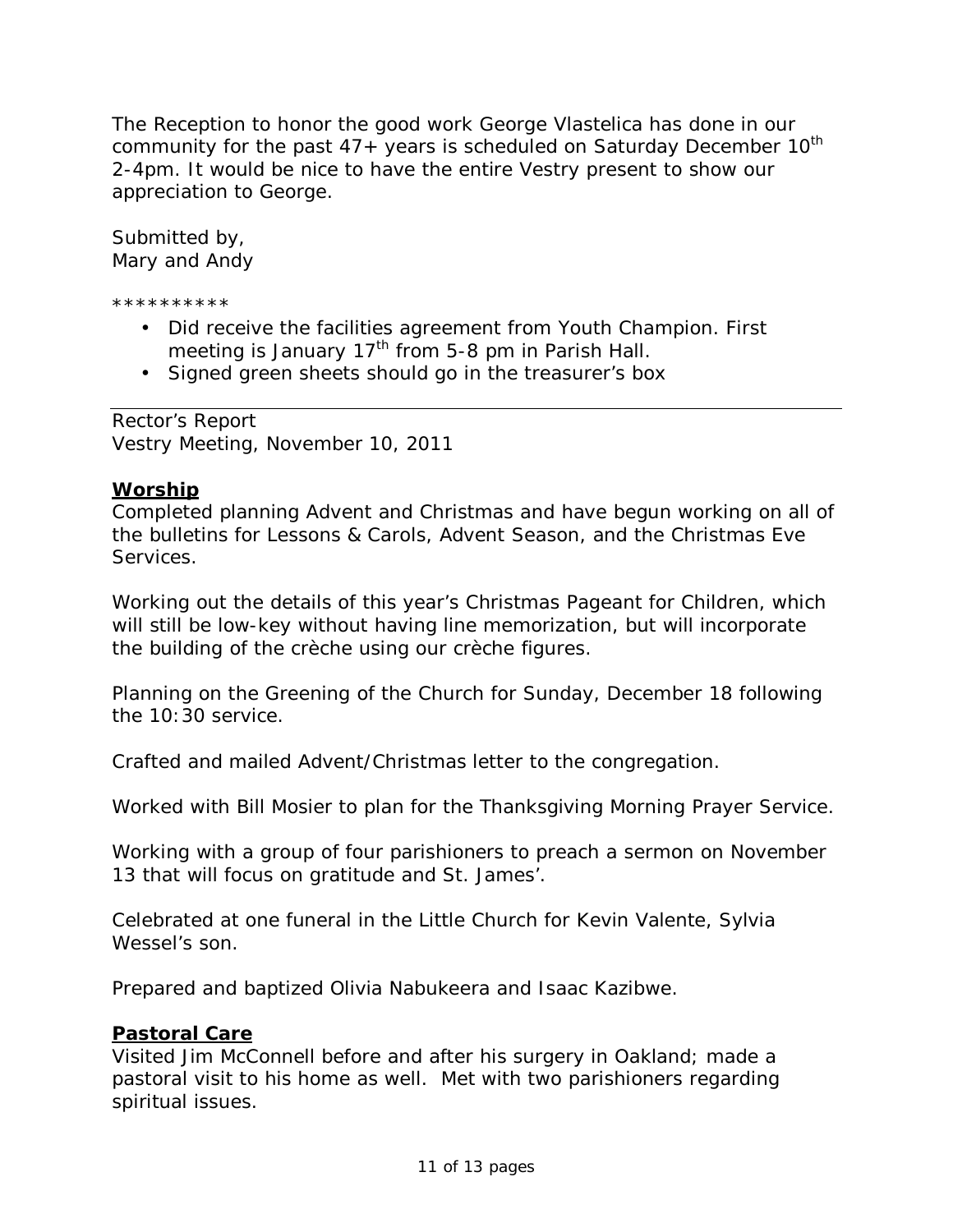# **Children & Youth**

Moving along in the planning of the Advent Wreath making, thanks to Linda Nelsen.

Looking for options for Kathryn Ruth, our nursery care provider. It seems that 75% or more of the time, there are no children, and she's feeling a little bored. I've suggested to the Sunday School teachers that we have Kathryn help out in the classroom when there are no children in the nursery. If children show up for the nursery, Kathryn could be retrieved by the ushers to care for the child/ren. Still exploring this option.

The Sunday School continues to run well, with an average of 5 kids or so each week. However, it's important to recognize that if every child showed up to church on the same day, we'd have almost twenty kids.

### **Diocese/Deanery**

Attended the Diocesan Convention on 10/22.

Asked Andy MacRae to coordinate/recruit for the Congregational Vitality Team. The first webinar is on 12/8.

### **Welcoming Committee**

Had lunch, hosted by the Pearsons, for the new members of our community (arrived between May and now). Entertained 8 new people. 5 others were invited but unavailable. Next lunch is planned for the beginning of May.

#### **Stewardship**

Continued to work with Gail Blalock on the stewardship program for this year. Composed a letter to go out with the pledge cards, and attended/spoke at the stewardship dinner on November 3, with another one planned for 11/17. Planning for a "stewardship sermon" on 11/13, and the ingathering of pledges on 11/20.

### **Administration**

The new copier/printer was installed, and after some trial and error, all machines can print to it, and we can scan from it. Our pricing structure has changed, so everyone should be frugal about making copies on the machine – only make what you really need, and only use it for church business.

Met with Dave Nelsen a couple of times to talk about the endowment structure and management of our endowment funds.